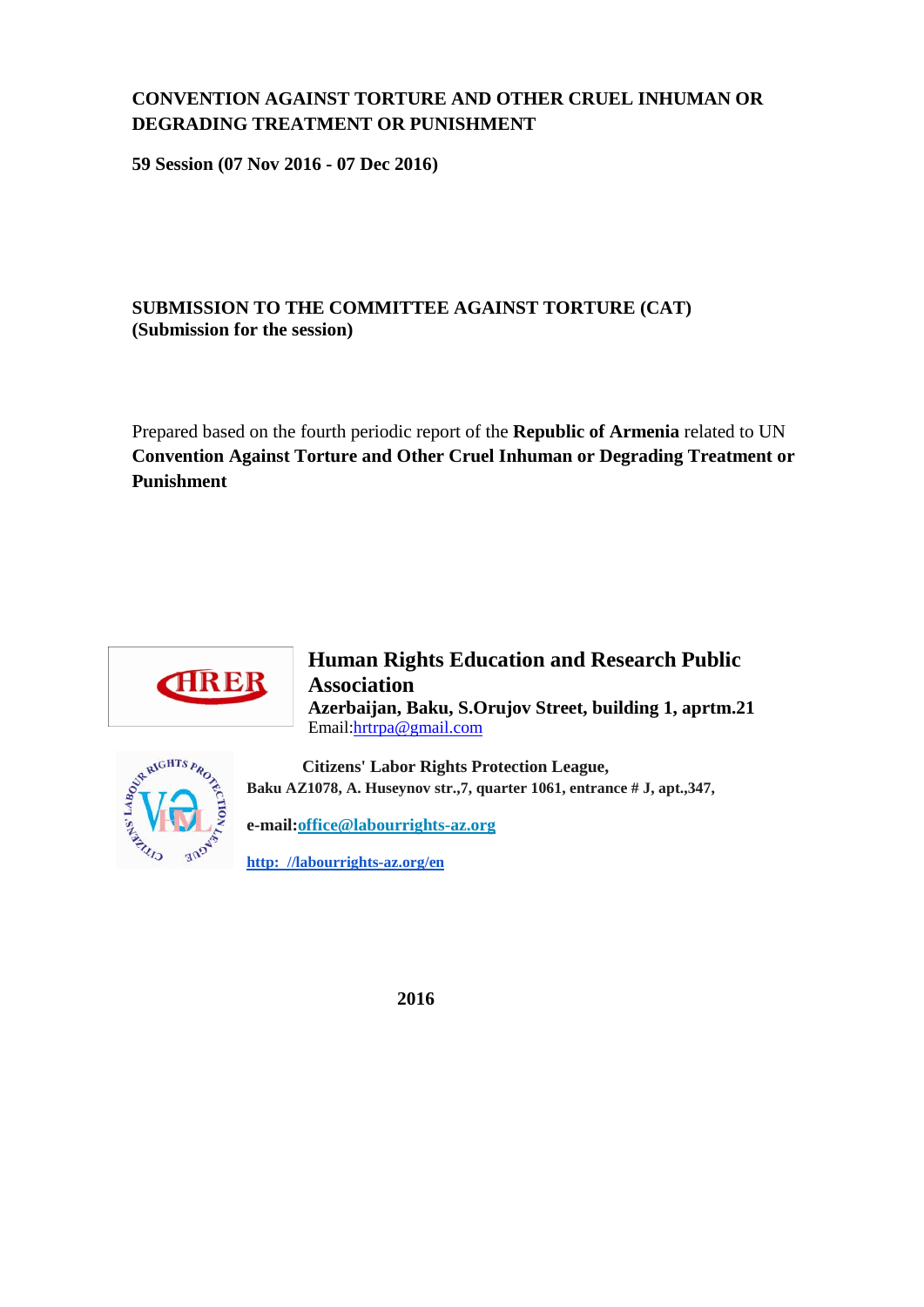### **The situation related to the cases of torture and mistreatment**

Though Armenia has joined the UN Convention against Torture and Other Cruel Inhuman or Degrading Treatment or Punishment and its optional protocol, as well as the European Convention for the Prevention of Torture and Inhuman or Degrading Treatment or Punishment, systematic and massive violations are observed regarding inhuman treatment and humiliation both at places of detention and during mass actions.

The key facts proved that the country does not comply with the Convention:

- Detention facilities are not compatible with the minimum standards, including the European Prison Rules;
- The number of suicides is high at detention facilities;
- Most Azerbaijani citizens captured and taken hostage die or lose their health forever because of severe torture;
- Inadequate forces are applied during mass actions and as a result people are subject to torture and other types of cruel treatment.

The government almost has no effective legislation and practical activities in prevention of torture.

"The fact that torture is not duly criminalized in Armenia, as well as failure to ensure effective investigation into allegations of torture results in one more problem: torture perpetrators are not brought to justice. This contributes to impunity amongst law-enforcement agents for torture. As torture in terms of the UN Convention is criminalized under different articles of the ACC, it is not possible to ensure that amnesty is not granted to torture perpetrators. In light of the frequency of granting amnesties in Armenia, it becomes a pending issue. Moreover, the SIS has the following practice: criminal prosecution is discontinued on the ground of the "change of the situation," if the police officers in question are fired. Importantly, in such a case police officers are not banned from rejoining the police service in the future. The case presented below took place in 2012-2013. It is a perfect illustration of the actual situation with the fight against torture and impunity for it in Armenia"<sup>[1](#page-1-0)</sup>.

Intolerable conditions and cases of mistreatment lead to increase of suicides (as well as they cause injuries to their bodies) among prisoners at penitentiary institutions.

The report titled **"Armenian Prisoners in Extreme Protests"** signed by the **Institute for War and Peace Reporting** reads that **"**Armenia's prison system has been rocked by an outbreak of protests, as inmates engage in extreme acts such as self-mutilation in an attempt to draw attention to poor conditions. Some prisoners have sewn up their mouths, and one man cut off a finger, in what human rights activists say is a desperate response to a system that denies convicts basic rights and conditions. Avetik Iskhanyan, head of the Armenian Helsinki Committee, says that while there are no statistics for the number of prisoners harming themselves, it is a common occurrence."I myself witnessed one prisoner nailing his foot to the floor in the Goris prison, and in both Nubarashen and Goris, I have seen prisoners who have sewn up their eyes and mouths," Ishkhanyan told IWPR. "If we hadn't visited these prisons, we would never have found out**"[2](#page-1-1)**

 $\overline{a}$ 

<span id="page-1-1"></span><sup>2</sup> Institute for War and Peace Reporting. Source:

<span id="page-1-0"></span><sup>1</sup> Source: http://hra.am/i/up/torturereport2601eng.pdf

http://www.refworld.org/topic,50ffbce582,50ffbce5ee,5108e8ff2,0,IWPR,,ARM.html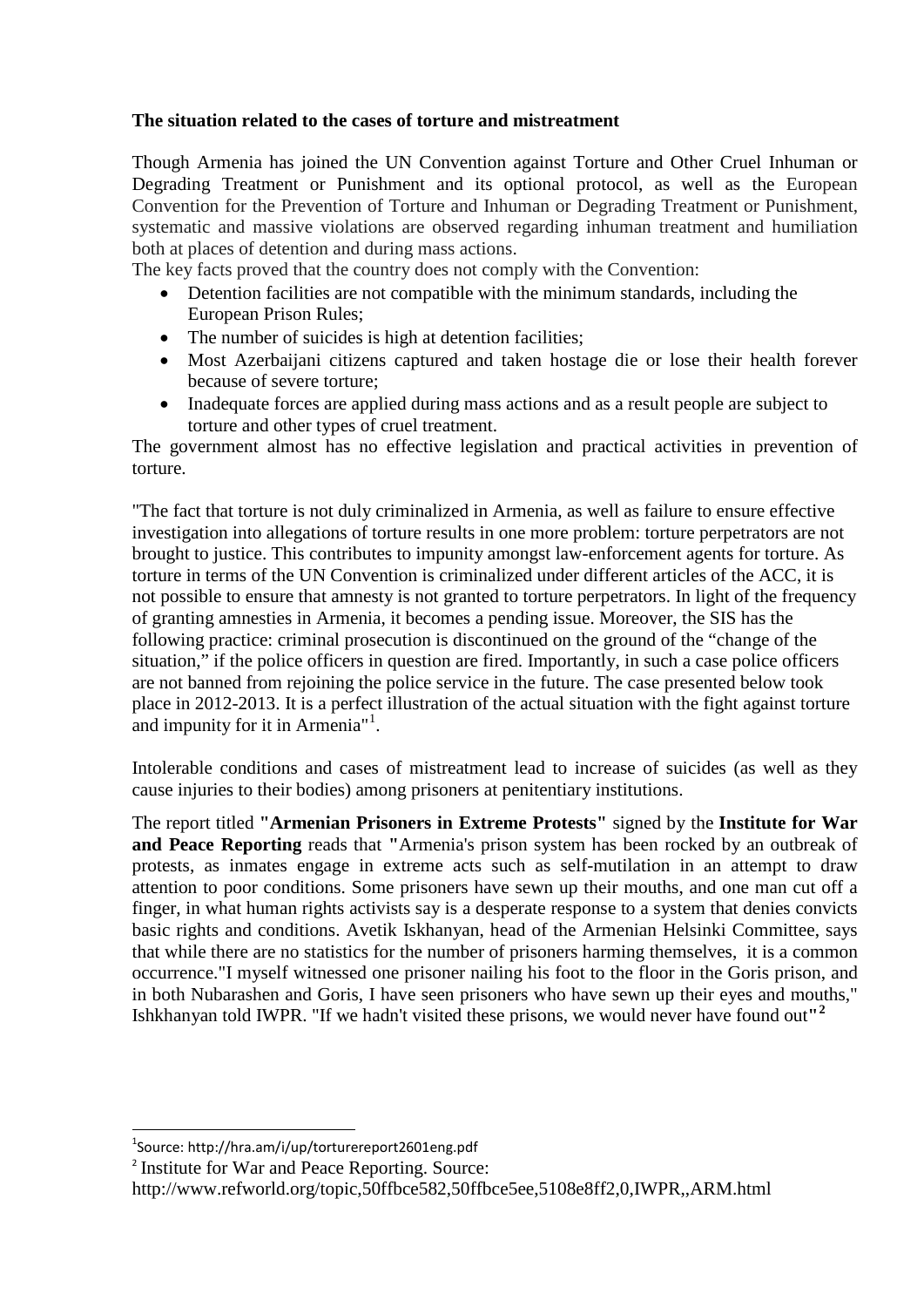It is a common case for Armenian penitentiary institutions that persons captured and taken hostage face torture, degrading treatment and lack access to medicine, and there are a lot of information in various sources about it.

The Working Group of the State Committee for citizens captured, lost and taken hostage reported many facts in this respect. For instance, though Guliyeva Samaye Mammad taken hostage together with her two minor children during the acquisition of Kelbejer district is under the supervision of the ICRC, she was subject to violence of Armenian militants and caught tuberculosis because of being forced to work regularly with cold water for more than a year, but she was not provided any medical aid and her disease developed to the open form of TB. Samaya's children were also infected to this disease. It was defined that **554** Azerbaijani citizens, including **104** women who were captured and taken hostage, were killed in captivity-hostage and died as a result of inhuman treatment.

The above facts were recorded before the reporting period, but the cases of torture, degrading and mistreatment against captives and hostages are continued in Armenia.

#### **Treatment with captives and hostages**

## *Regarding violation of the requirements of the articles 1,2,5,6, 11, 12 and 15 of the Convention*

Dilgam Asgarov who was born in the Republic of Azerbaijan went to visit the graves of his parents in Shaplar village (where he was born) of Kelbejer district of the Republic of Azerbaijan together with Hasan Hasanov and Shahbaz Guliyev on May 20, 2014 and was taken hostage by Armenian armed forces. Those persons live in Russian Federation and visit Azerbaijan during their vacations every year. In vacations, they visited the graves of Dilgam's parents in Kelbejer district controlled by the armed forces of the Republic of Armenia. During their last visit to the graves of his parents, Dilgam Asgarov was taken hostage together with his friends.

It was reported on the media of the Republic of Armenia on July 14, 2014. According to the information disseminated by the Armenian side, as if they were detained while attempting to sabotage in the direction of Kelbejer district<sup>[3](#page-2-0)</sup>.



Dilgam Asgarov while visiting his mother's grave in Shaplar village of Kelbejer district controlled by the armed forces of the Republic of Armenia

<span id="page-2-0"></span><sup>3</sup> <http://www.panorama.am/en/news/2014/07/15/crim-case-azeri/243175>  $\overline{a}$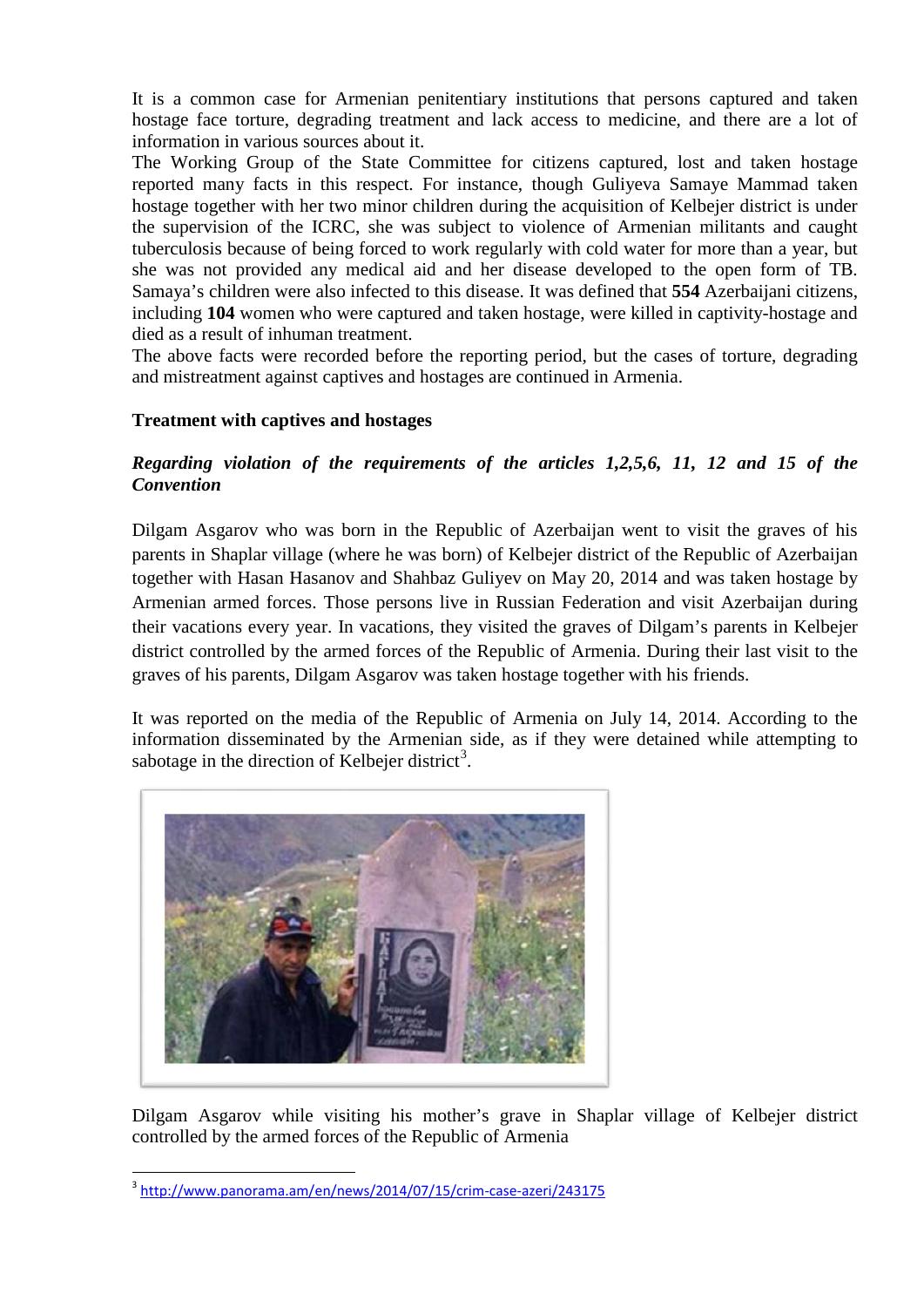Kelbejer district was seized by the troops of the Republic of Armenia in  $1993<sup>4</sup>$  $1993<sup>4</sup>$  $1993<sup>4</sup>$ . Kelbejer district is located within the administrative territory of Nagorno Karabakh Autonomous Region, but the district has never been a part of this region. The armed forces of the Republic of Armenia arrested those three friends outside the boundaries of the so-called "NKR".

They were taken hostage in a territory that is not effectively controlled by Azerbaijan as it was annexed by the armed forces of the Republic of Armenia, and exposed to severe tortures, inhuman and degrading treatment. As a result of harsh tortures, 36-year-old Hasan Hasanov, one of the hostages, lost his life.

Though Azerbaijan has joined the UN Convention against Torture and Other Cruel Inhuman or Degrading Treatment or Punishment<sup>[5](#page-3-1)</sup> and its Optional Protocols, it is not possible to fulfill the requirements of the Convention in the territories of Nagorno Karabakh Region and surrounding seven districts was seized by the Republic of Armenia. Those areas are controlled by Armenian force.

The illegitimate court of the management unit established in the territories of the Republic of Azerbaijan seized by the Republic of Armenia sentenced *Dilgam Asgarov to life imprisonment and Shahbaz Guliyev to 22 years of imprisonment*. Another Azerbaijani citizen Hasan Hasanov was savagely killed while taking hostage.

The only "sin" of those people was to go to their motherland and visit the destroyed graves of their parents.

The requirements of the Geneva Convention on the "Protection of Civilian Persons in Time of War" adopted on 12 August 1949 were roughly violated with respect to the civilian population during the acquisition of the district, civilian population were forced to leave their homes and all possessions and escape to other places of the country. During the annexation, all those, who were not leave the district, were taken hostage and most of them were killed brutally being exposed to severe tortures, however few people were returned to Azerbaijan after a long period of captivity.

According to the requirements of the Geneva Convention, the country exercising effective control over the seized territories has to bear special responsibilities and ensure their inviolability and safety. In this regard, some people are to visit their native places in a hidden way and face the risk of being held hostage. Like others, Dilgam Asgarov, Shahbaz Guliyev and Hasan Hasanov went to the village of their birth to visit the ruined graves of their parents without crossing the borders of any state and were taken hostage by Armenian armed forces over there. One of the hostages was killed with special cruelty.

Other two persons – Dilgam Asgarov and Shahbaz Guliyev were tried on spurious charges at a fake court.

The taking of hostages is prohibited in accordance with the article 34 of the Geneva Convention on the "Protection of Civilian Persons in Time of War" adopted on 12 August 1949.

#### *Hostages are subject to torture*

 $\overline{a}$ 

Armenian media circulated a video, which shows how people in masks, harshly wrung the arms of Mr Askerov pointing the gun on him and dragged him into somebody's office. As it is clearly seen from another video footage released by Armenian media, both Azerbaijani hostages were brought to the court blindfolded. Such treatment can be considered degrading since it was such

<span id="page-3-0"></span><sup>4</sup> See: UN Security Counsil Resolution 822 (1993): https://documents-ddsny.un.org/doc/UNDOC/GEN/N93/247/71/IMG/N9324771.pdf?OpenElement

<span id="page-3-1"></span><sup>&</sup>lt;sup>5</sup>Source:<http://e-qanun.gov.az/framework/4087>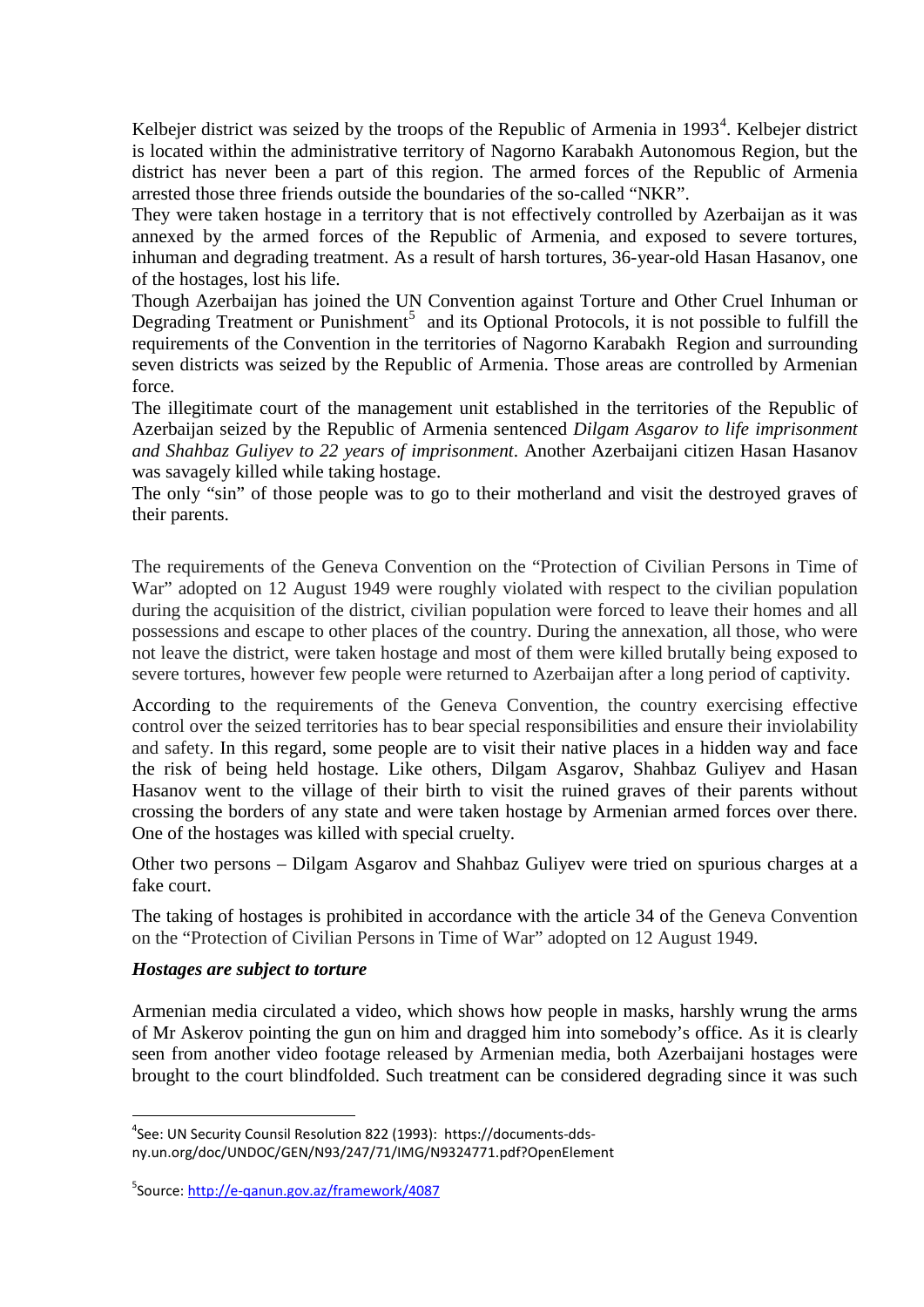as to arouse in their victims feelings of fear, anguish and inferiority capable of humiliating and debasing them and possibly breaking their physical or moral resistance. Military and masked Special Forces personnel presenting at the court further aggravated their psychological state. This also demonstrates further evidence of lack of fair trial proceedings.





While being taken to the illegitimate trial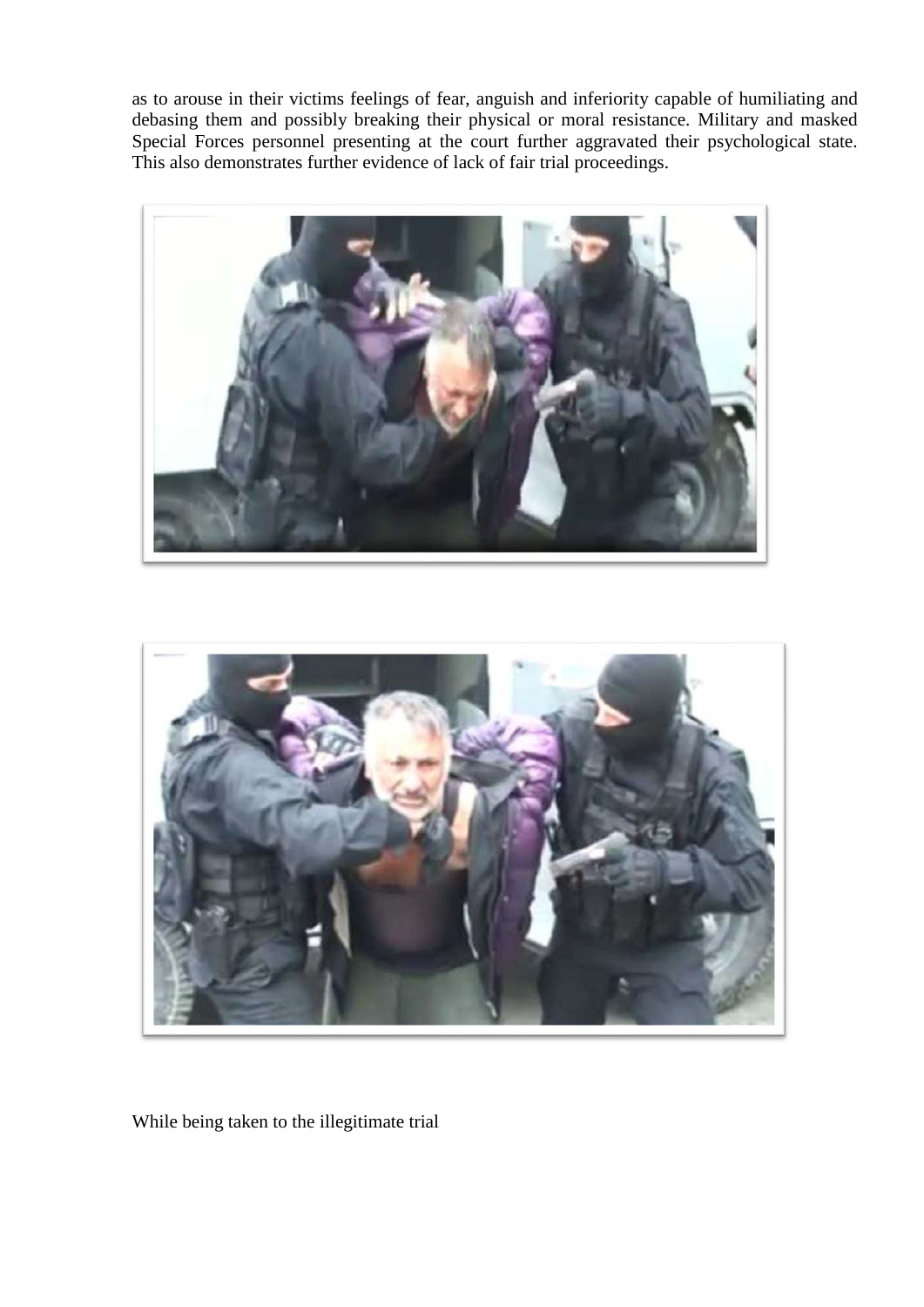

Illegitimate trial

As regards the applicant's conditions of detention, it should be noted that Guliyev and Askerov are kept in very strict isolation. They have no contact with other inmates, no news from the outside – not permitted to send or receive mail, except during ICRC visits (pressured by the Azerbaijani government, the contents of the letters received remain the same), and no right to contact independent lawyers or receive visits from their families. The whereabouts and conditions of their cells are unknown. The video footage shows that hostages were also deprived of food and that in any event, given the restrictions on receiving parcels, even the food they received is unfit for consumption. The video, filmed in the courtroom, shows that these men appear to have lost a lot of weight. Before the capture 95-110 kg, now up to 50-65 kg. They hardly speak, answering the questions of the court, while remaining virtually without movement. Below the eyes of detainees "bags" can be seen clearly. This is a sign that they are already in danger of serious diseases of internal organs, nervous system, kidneys, heart, intestines or stomach. The fact that they cannot move on their own and hardly pronounce the words may indicate that their body is completely exhausted.